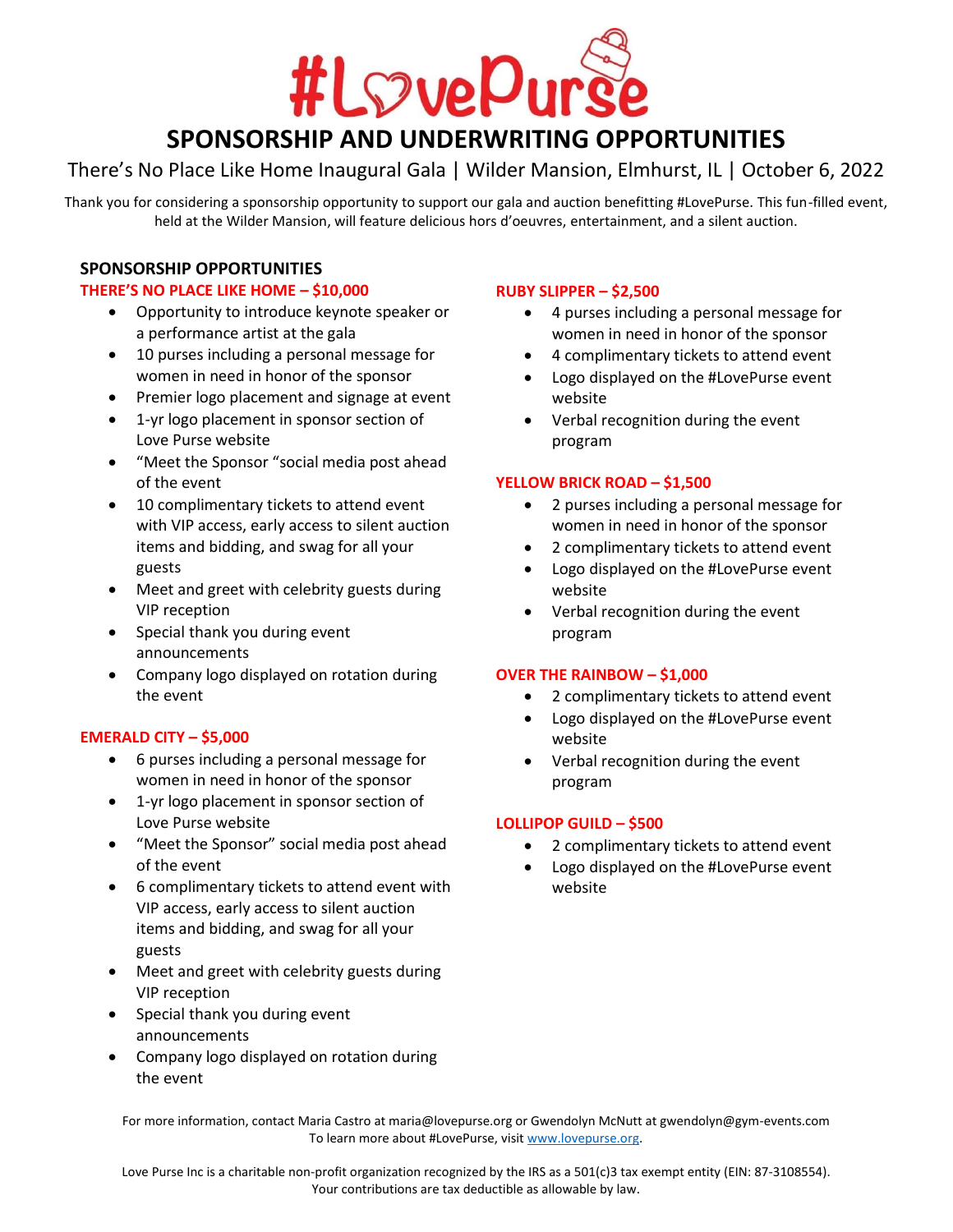

## **SPONSORSHIP AND UNDERWRITING OPPORTUNITIES (CON'T)**

### There's No Place Like Home Inaugural Gala | Wilder Mansion, Elmhurst, IL | October 6, 2022

Thank you for considering a sponsorship opportunity to support our gala and auction benefitting #LovePurse. This fun-filled event, held at the Wilder Mansion, will feature delicious hors d'oeuvres, entertainment, and a silent auction.

### **EXCLUSIVE UNDERWRITING OPPORTUNITIES**

### **DOROTHY GALE'S BEER, WINE, AND SPIRITS – \$7,500**

- 8 purses including a personal message for women in need in honor of the sponsor
- Customized signage at Bar
- 1-yr logo placement in sponsor section of Love Purse website
- 8 complimentary tickets to attend event with VIP access, early access to silent auction items and bidding, and swag for all your guests
- Company logo displayed on rotation during the event

### **WE'RE OFF TO SEE THE WIZARD VIP COCKTAIL HOUR – \$4,500**

- 5 purses including a personal message for women in need in honor of the sponsor
- 1-yr logo placement in sponsor section of Love Purse website
- 5 complimentary tickets to attend event with VIP access, early access to silent auction items and bidding, and swag for all your guests
- Recognition as VIP Cocktail Hour Sponsor
- Company logo displayed on rotation during the event

### **GLINDA THE GOOD WITCH DESSERTS – \$3,500**

- 4 purses including a personal message for women in need in honor of the sponsor
- 4 complimentary tickets to attend event
- Verbal recognition during the event program

### **LAND OF OZ PHOTO BOOTH – \$3,000**

- 4 purses including a personal message for women in need in honor of the sponsor
- Company name on each photo printed from the photo booth
- 4 complimentary tickets to attend event

### **WICKED WITCH OF THE WEST "PURSETINI" SIGNATURE BREW – \$2,000**

- 2 purses including a personal message for women in need in honor of the sponsor
- Customized signage at Bar
- 2 complimentary tickets to attend event

### **PREMIER SILENT AUCTION ITEMS**

The Love Purse Silent Auction will feature unique packages that showcase distinctive items or experiences with a fair market value of \$500 or more. These packages and their donors receive auction recognition, as well as prominent placement during the event.

For more information, contact Maria Castro at maria@lovepurse.org or Gwendolyn McNutt at gwendolyn@gym-events.com To learn more about #LovePurse, visit [www.lovepurse.org.](http://www.lovepurse.org/)

Love Purse Inc is a charitable non-profit organization recognized by the IRS as a 501(c)3 tax exempt entity (EIN: 87-3108554). Your contributions are tax deductible as allowable by law.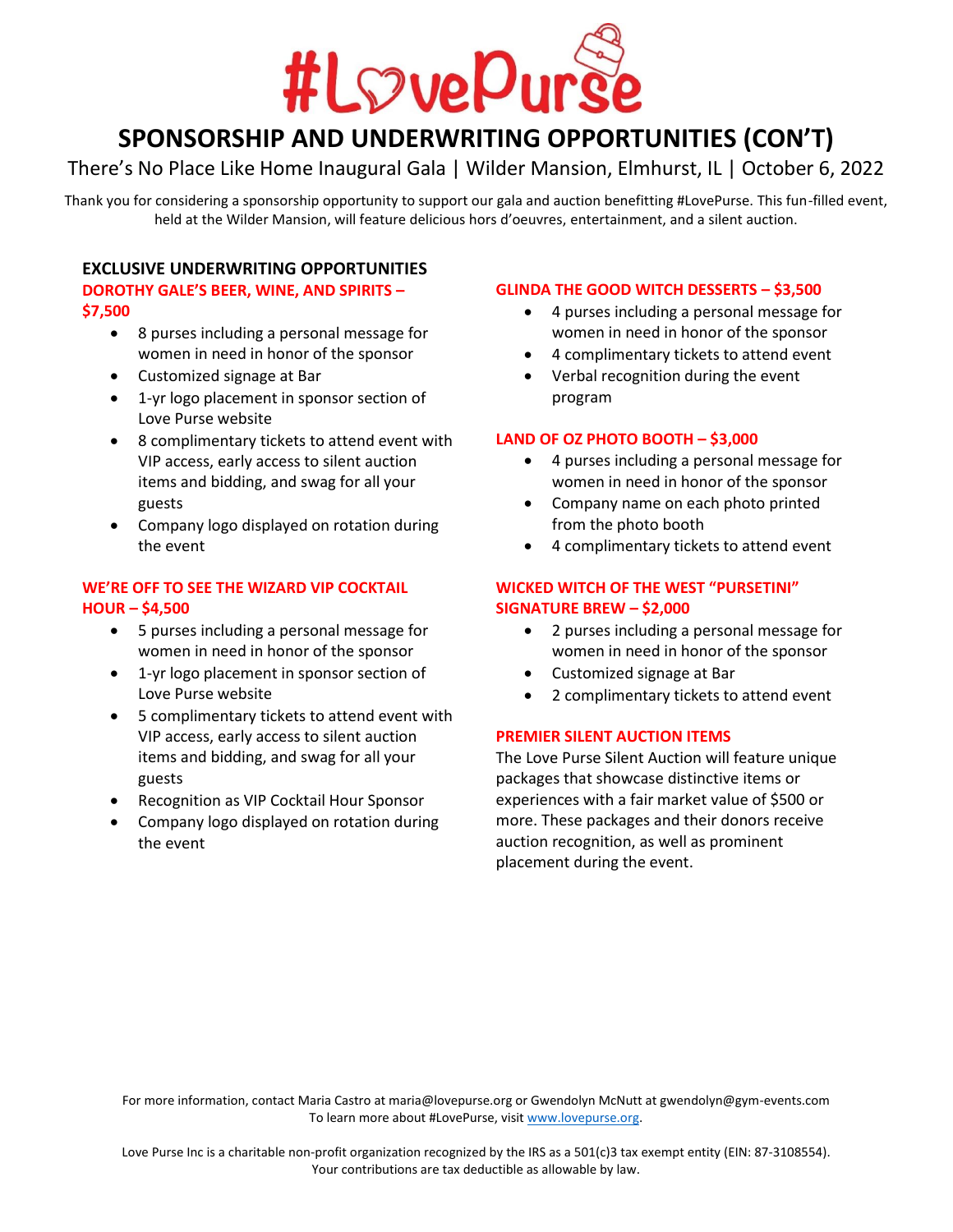

### There's No Place Like Home Inaugural Gala | Wilder Mansion, Elmhurst, IL | October 6, 2022

| <b>SPONSORSHIP LEVELS</b><br>There's No Place Like Home | \$10,000 | <b>UNDERWRITING OPPORTUNITIES</b><br>$\Box$ Dorothy Gale's Beer, Wine, and Spirits | \$7,500 |  |  |  |  |  |
|---------------------------------------------------------|----------|------------------------------------------------------------------------------------|---------|--|--|--|--|--|
| <b>Emerald City</b>                                     | \$5,000  | We're Off to See the Wizard VIP Cocktail Hour                                      | \$4,500 |  |  |  |  |  |
| <b>Ruby Slipper</b>                                     | \$2,500  | Glinda the Good Witch Desserts                                                     | \$3,500 |  |  |  |  |  |
| <b>Yellow Brick Road</b>                                | \$1,500  | Land of Oz Photo Booth                                                             | \$3,000 |  |  |  |  |  |
| Over The Rainbow                                        | \$1,000  | Wicked Witch of the West "Pursetini"<br>$\Box$                                     |         |  |  |  |  |  |
| Lollipop Guild                                          | \$500    | Signature Brew                                                                     | \$2,000 |  |  |  |  |  |
| <b>Two Guest Tickets</b>                                | \$300    | In-kind Silent Auction Donor<br>$\Box$                                             |         |  |  |  |  |  |
| Single Guest Ticket                                     | \$150    | (please complete the in-kind donation form<br>indicating your specific donation)   |         |  |  |  |  |  |

I/We are unable to attend but would like to contribute. Please accept this donation of \$\_\_\_\_\_\_\_\_\_\_\_\_\_\_\_\_\_\_\_\_\_\_

| <b>PAYMENT INFORMATION</b><br>$\Box$ Check is enclosed $\Box$ Credit Card $\Box$ Please invoice my company |  |  |
|------------------------------------------------------------------------------------------------------------|--|--|
| <b>CREDIT CARD INFORMATION</b>                                                                             |  |  |
|                                                                                                            |  |  |
|                                                                                                            |  |  |
|                                                                                                            |  |  |
|                                                                                                            |  |  |
|                                                                                                            |  |  |

To learn more about #LovePurse, visit [www.lovepurse.org.](http://www.lovepurse.org/) Thank you for your support!